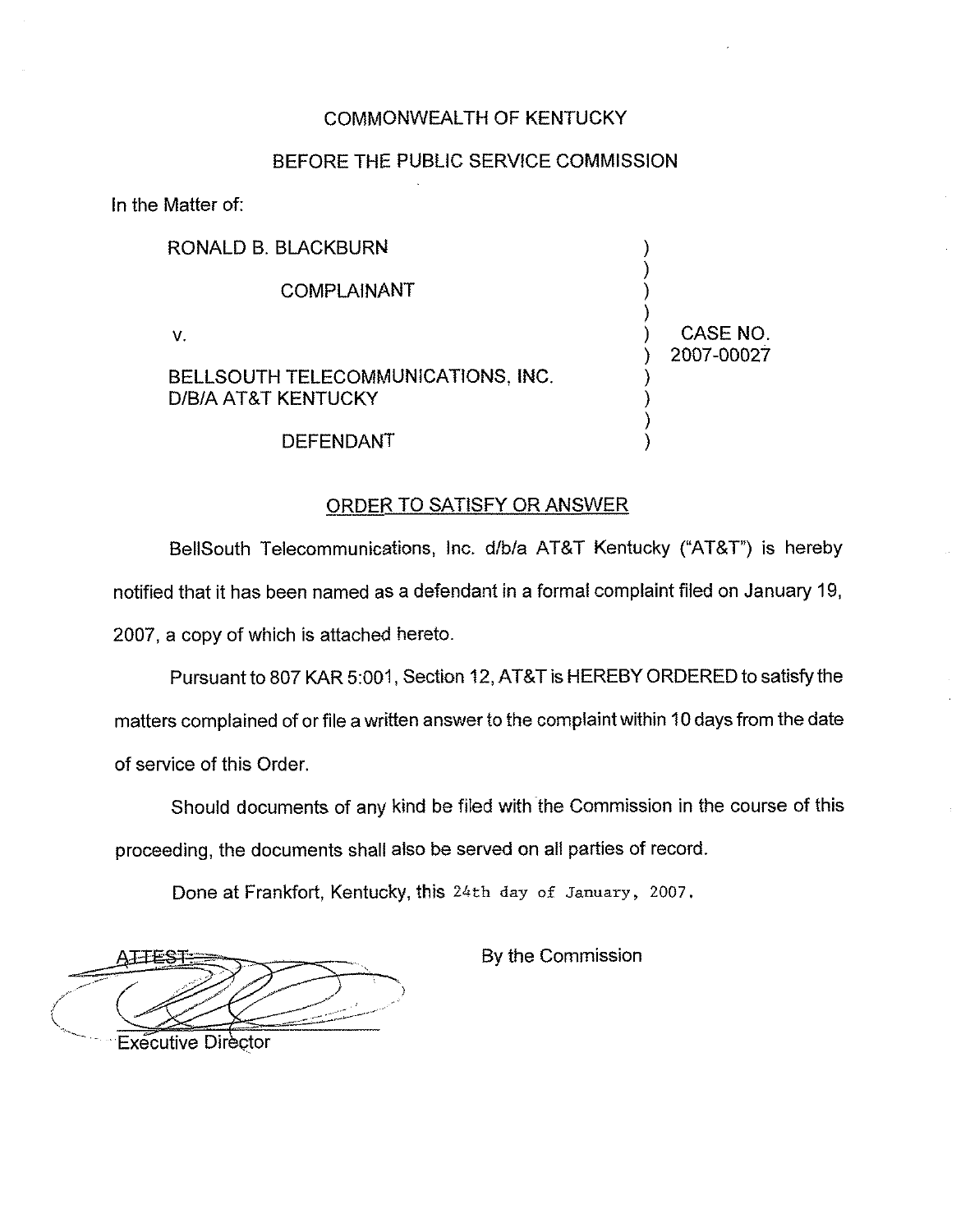## COMMONWEALTH OF KENTUCKY

# BEFORE THE PUBLIC SERVICE COMMISSION

In the matter of:

<u>SLACKBURN</u> SASE 2007-00027 (Your Full Name) COMPLAINANT **JAN 1 9 2007** VS. PUBLIC SERVICE COMMISSION (Name of Utility) **DEFENDANT COMPLAINT** CKBULN respectfully shows: The complaint of (Your Full Name) ACKBURN  $(a)$ (Your Full Name) UREEK TWIN lo 9 D  $7*D*$ <u> SADIEVILLE</u> (Your Address)  $B$ FILSOUTH  $(b)$  $\overline{304}$  (Name of Utility)<br> $304$   $\rho_{1N}$   $\overline{E}$   $\overline{A}$   $\sqrt{E}$ ,  $4dhF(R)$  $\frac{\angle B\land \angle V, \quad \angle A}{(\text{Address of Utility})}$ That:  $\frac{\beta/2L/1\sqrt{G}}{\beta}$  STATIVENTS THE (Describe here, attaching additional sheets if necessary, TARV  $(c)$ DEC, S, 2006 PROVIDED A COM UMBINED <u>BILL DISC<sup>"</sup></u> ON THE CINGVLAR WIRELESS<br>and basis for the complaint)<br>PORTION OF THE BILL, FOR - 3.00. , ND SVCH DISCOVNT WAS HOWEVER

**Continued on Next Page**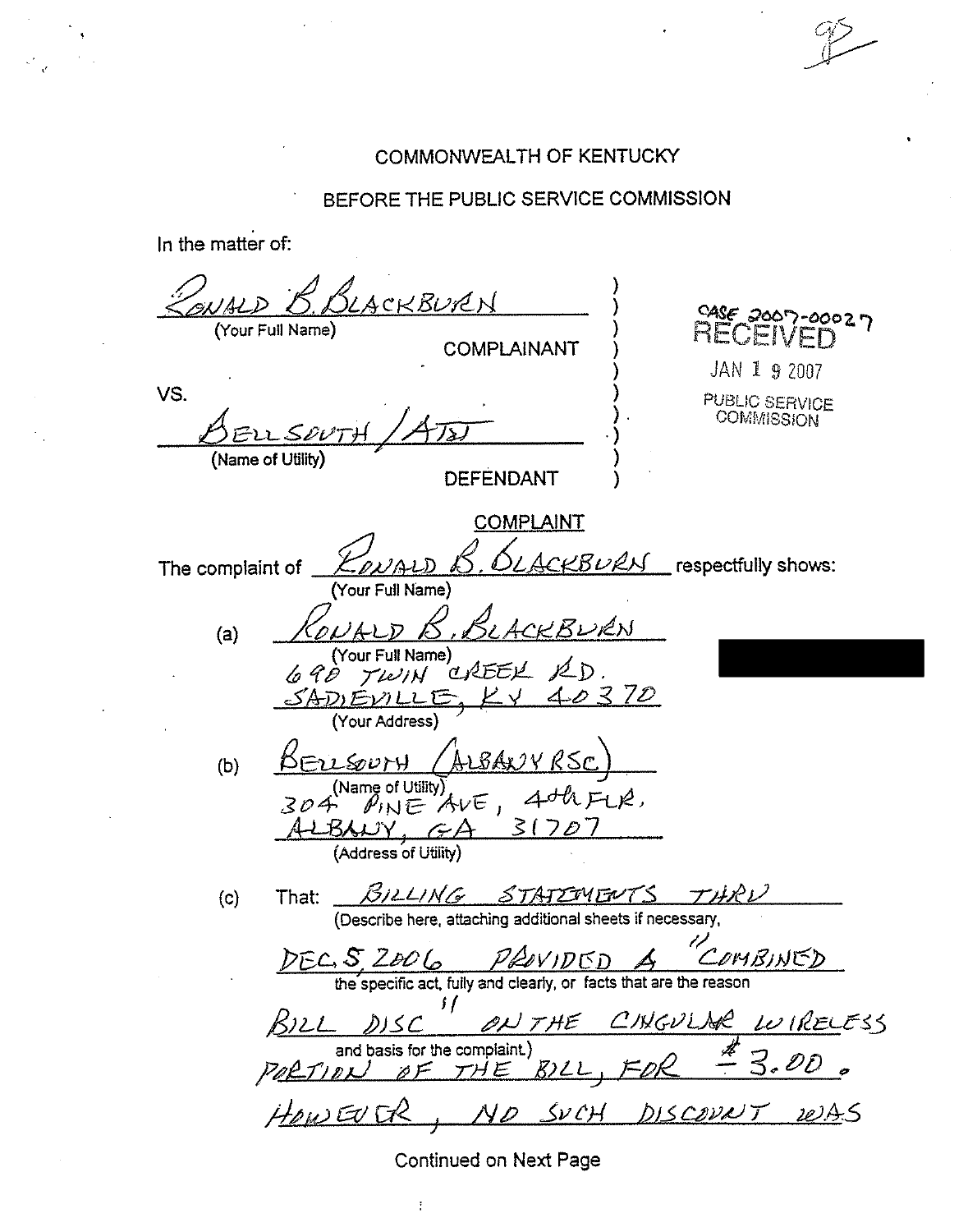**Formal Complaint** 

<u>RONALD B. BLACKEVEN</u> VS. REUSOUTH/ATET

Page 2 of 2

и,

ģ

Ĵ,

DENVIDED ON THE BELLSOUTH/CINGULAR STATEMENT OF JAN, 5, ZOOT. PHONE CALLS WITH CHRIS GETZ (12/13/06), KAY COLEMAN, AND RHONDA GRIFFIN CLAIMED REASON WAS MY DISCONTINUANCE OF BUNDLED STRUICES, ND DEETH BELIEVE REAL REESSEN WAS MERCERE WITH ATRIT, Wherefore, complainant asks (Specifically state the relief desired.) COMPLAINANT REQUESTS DEMANDS THAT - 2,00 CREDIT BE RE-INSTATED OR REDUCE CINGULAR WIRELESS CHARGE 26.99, EFFECTIVE JAN. 5,2007,  $\mathcal{T}\mathcal{D}$ Dated at  $\underline{\text{SAPE}}$  $\overline{\text{Vour City}}}$ , Kentucky, this  $\underline{\text{S}}$  $\overline{\text{S}}$  day of  $J_{\text{MULAFY}}$ ,  $497$ ,  $2007$ Dockle

(Your Signature)

(Name and address of attorney, if any)